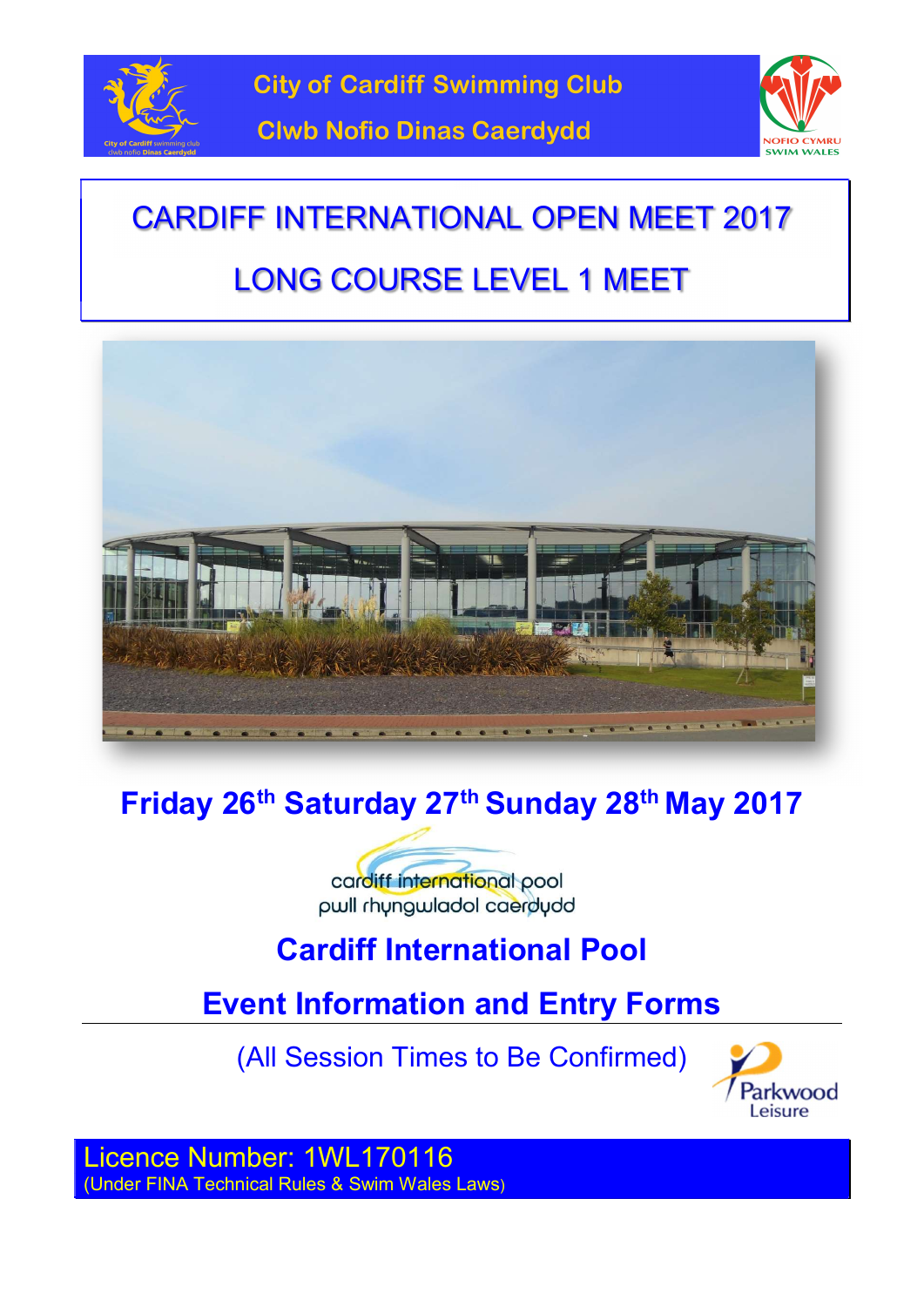



# CITY OF CARDIFF SWIMMING CLUB

# CARDIFF INTERNATIONAL OPEN MEET 2017

LICENCE NUMBER 1WL170116 (Under FINA Technical Rules and Swim Wales Laws)

Friday 26<sup>th</sup> May - Saturday 27<sup>th</sup> May - Sunday 28<sup>th</sup> May 2017

This is a Level 1 Licensed Meet to enable swimmers to qualify for the British Summer Championships & Summer National Finals

### Only electronic entries will be accepted for this meet

- VENUE Cardiff International Pool, Olympian Drive, Cardiff, CF11 0JS
- POOL 10 Lane 50m pool electronic timing with anti-turbulence lane ropes

AGE GROUPS Male 11/12yrs, 13/14yrs, 15/16yrs, 17 & over Female 11/12yrs, 13/14yrs, 15/16yrs, 17 & over

Minimum age for entry is 11 years

AGE AT DATE 28 May 2017

#### EVENTS

| 50 <sub>m</sub>   | <b>Heats &amp; Finals</b> | Freestyle Backstroke Breaststroke Butterfly |          | <b>OPEN</b>        |
|-------------------|---------------------------|---------------------------------------------|----------|--------------------|
| 100 <sub>m</sub>  | Heats & Finals            | Freestyle Backstroke Breaststroke Butterfly |          | 11-14 & 15/16, 17+ |
| 200 <sub>m</sub>  | <b>Heats &amp; Finals</b> | Freestyle Backstroke Breaststroke Butterfly |          | 11-14 & 15/16, 17+ |
| 400 <sub>m</sub>  | <b>HDW Heats</b>          | Freestyle                                   |          | All Age Groups     |
| 800 <sub>m</sub>  | <b>HDW Heats</b>          | Freestyle                                   | (Female) | All Age Groups     |
| 1500 <sub>m</sub> | <b>HDW Heats</b>          | Freestyle                                   | (Male)   | All Age Groups     |
| 200 <sub>m</sub>  | Heats & Finals            | <b>Individual Medley</b>                    |          | 11-14 & 15/16 17+  |
| 400 <sub>m</sub>  | <b>HDW Heats</b>          | <b>Individual Medley</b>                    |          | All Age Groups     |

FINALS The 100m & 200m events will be run with two sets of Finals for swimmers 14 & under and swimmers 15 and over.

The 50m Open events will be run with one final/event.

#### SWIM WALES "MISSION STATEMENT"

"Every Swimmer must have the opportunity to swim in appropriate, quality competition to enable them to meet their true potential."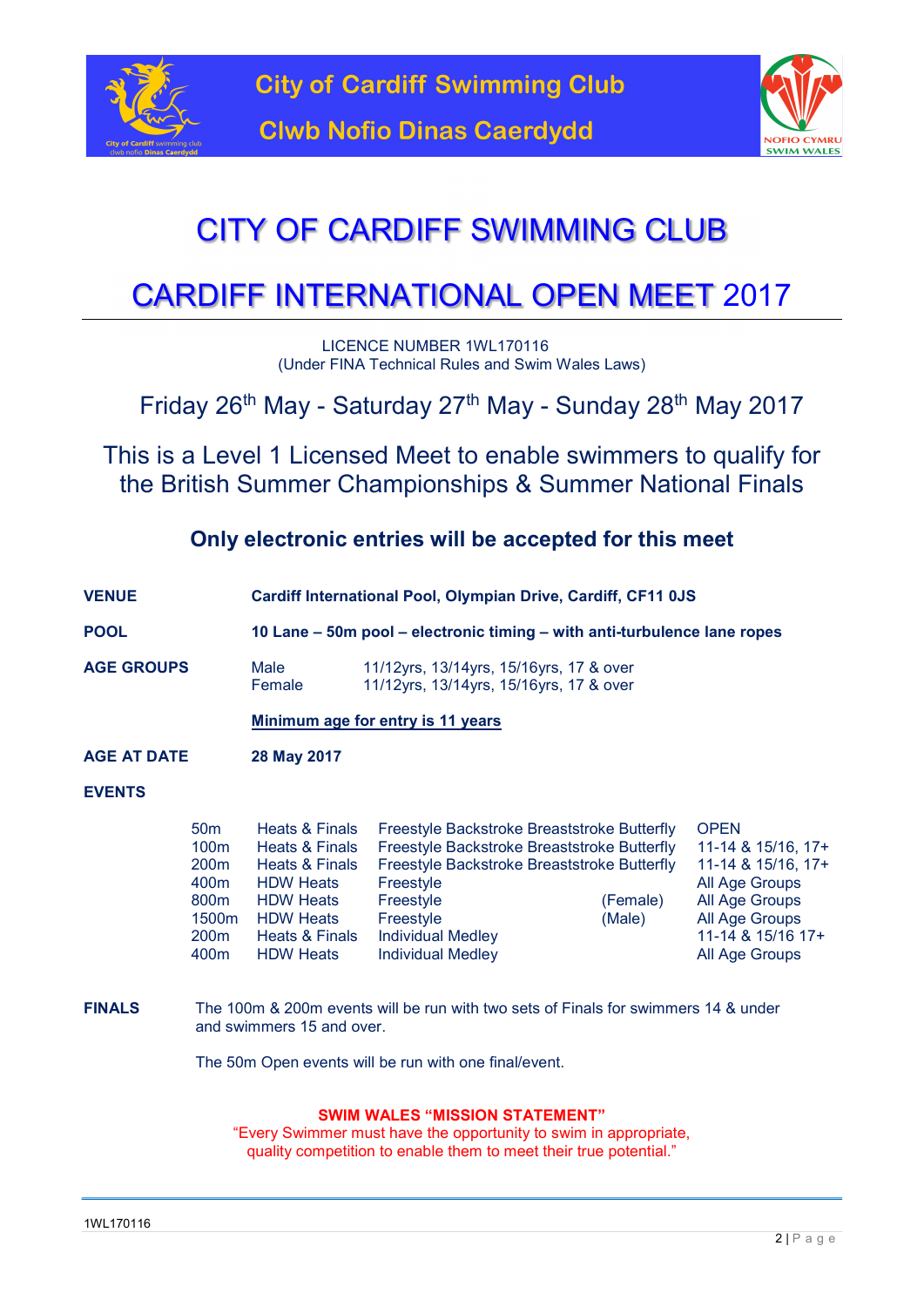

**Clwb Nofio Dinas Caerdydd** 



#### PROMOTER'S CONDITIONS

### AWARDS Medals will be given to the first 3 places in each age category after the completion of HDW heats. For the 50m 100m & 200m events, medals will be awarded to the first three places in each Final. Additional awards will be made to the Top Male, Top Female and Top Visiting Club, based upon accumulated points. Prize money of £50:00 (which will be sent to respective clubs after the Meet via BACS payment) will be awarded to the winners in each of the Open 50m events. Competitors will only receive an award if they have achieved the qualifying standard. Swimmers must ensure that they are suitably clothed (t shirt and shorts) when receiving awards. ENTRIES Qualifying and Consideration times will be applied to all events. All entry times must be faster than the CT. Entry Times outside these limits, and entries with 'No Time' submitted will be rejected. Entry Times must have been obtained at a licenced meet, and random checks will be made against the ASA Online Rankings Database. City of Cardiff Swimming Club may request validation of any stated entry time. If swimmers are found to have entered the meet with any false or made up times, they will be disqualified from all events that they have entered and their entry fees will be forfeited. Entry times may be submitted as short course or long course times using the Hy-Tek entry file but will be converted to long course times using Hy-Tek's Meet Manager software. Estimated times are not permitted. The electronic event entry file can be obtained from the Cardiff International Open Meet page on our website: www.cardiffswimming.co.uk Electronic entries/enquiries can be emailed to home.meets@cardiffswimming.co.uk Team Manager Lite application and instructions can be downloaded free of charge from www.hy-tekltd.com/downloads Electronic entries must be produced from Hy-Tek's Team Manager or Team Manager Lite software. Clubs are requested to send all entries with an entry report, completed summary sheet and any poolside applications at the same time with one payment, preferably via BACS transfer, to cover all swimmers and coach passes. Cheques are to be made payable to City of Cardiff Swimming Club. Electronic entries will be acknowledged with receipt confirmation. No entries will be processed until full and complete payment is received. There will be no Time Trials or Exhibition Swims permitted at this event and there will be no entries on the day. Entry forms are to be retained by the club. There will be no entry cards for this event.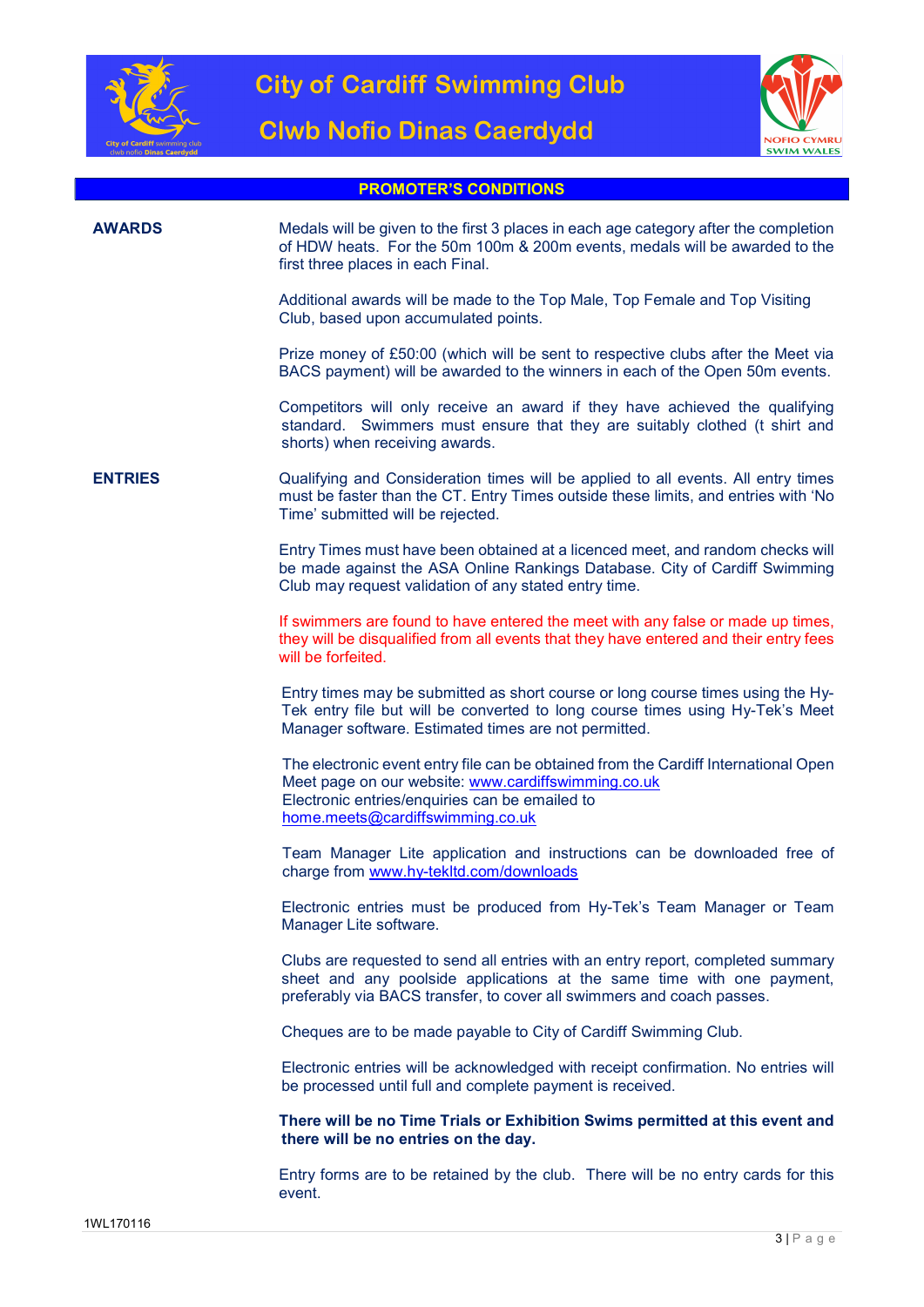

**Clwb Nofio Dinas Caerdydd** 



Please ensure that you put adequate postage on posted entries. Envelopes with insufficient postage will not be collected from the Royal Mail depot.

Entries will be rejected for the following reasons:

- $\cdot$  Incorrectly completed and received without the relevant fee
- ❖ Outside the consideration entry times
- ❖ Improved entries
- \* Received after the closing date MONDAY 24<sup>th</sup> April 2017 at 20:00

#### NO LATE ENTRIES WILL BE ACCEPTED AND THERE WILL BE NO ENTRIES ON THE DAY

The Promoter reserves the right to limit entries. In the event that entries are rejected the entry fee will be refunded to club in question.

City of Cardiff Swimming Club reserve the right to return entries if the meet is oversubscribed. In this case, the slowest entry times in each individual age group will be rejected and swimmers will be scratched at the promoter's discretion.

City of Cardiff Swimming Club reserves the right to cancel the event if the meet is under subscribed.

City of Cardiff Swimming Club reserves the right to move events (as a last resort) if the meet is oversubscribed in order to comply with timing requirements set out by Meet Licensing.

No refunds will be made for withdrawals after the closing date of 24 April 2017 other than on medical grounds. A medical note must be provided on or before 30 JUNE 2017.

#### ENTRY PRICING £7.75 per event

CLOSING DATE MONDAY 24th APRIL 2017 Time: 20:00 (No late entries will be accepted)

OFFICIALS Visiting clubs bringing a team of 10 or more swimmers are requested to provide at least one qualified official per session and their details (together with their qualification) are to be forwarded with the entry information. Meals and refreshments will be provided.

#### SEEDING HDW Heats

All events will be spearheaded and swum slow to fast, based on entry times.

#### Preliminary Heats & Finals

The placing of competitors in the heats will be multi age, spearheaded, and swum slowest to fastest, with the three fastest heats being cyclically seeded.

Finalists shall be allocated lanes using the spearhead principle from the results of the heats.

WITHDRAWALS All withdrawals must be notified via email home.meets@cardiffswimming.co.uk before the commencement of the meet and via the meet office during the gala.

> No refunds will be made for withdrawals other than on medical grounds. A medical note must be provided on or before 30 June 2017.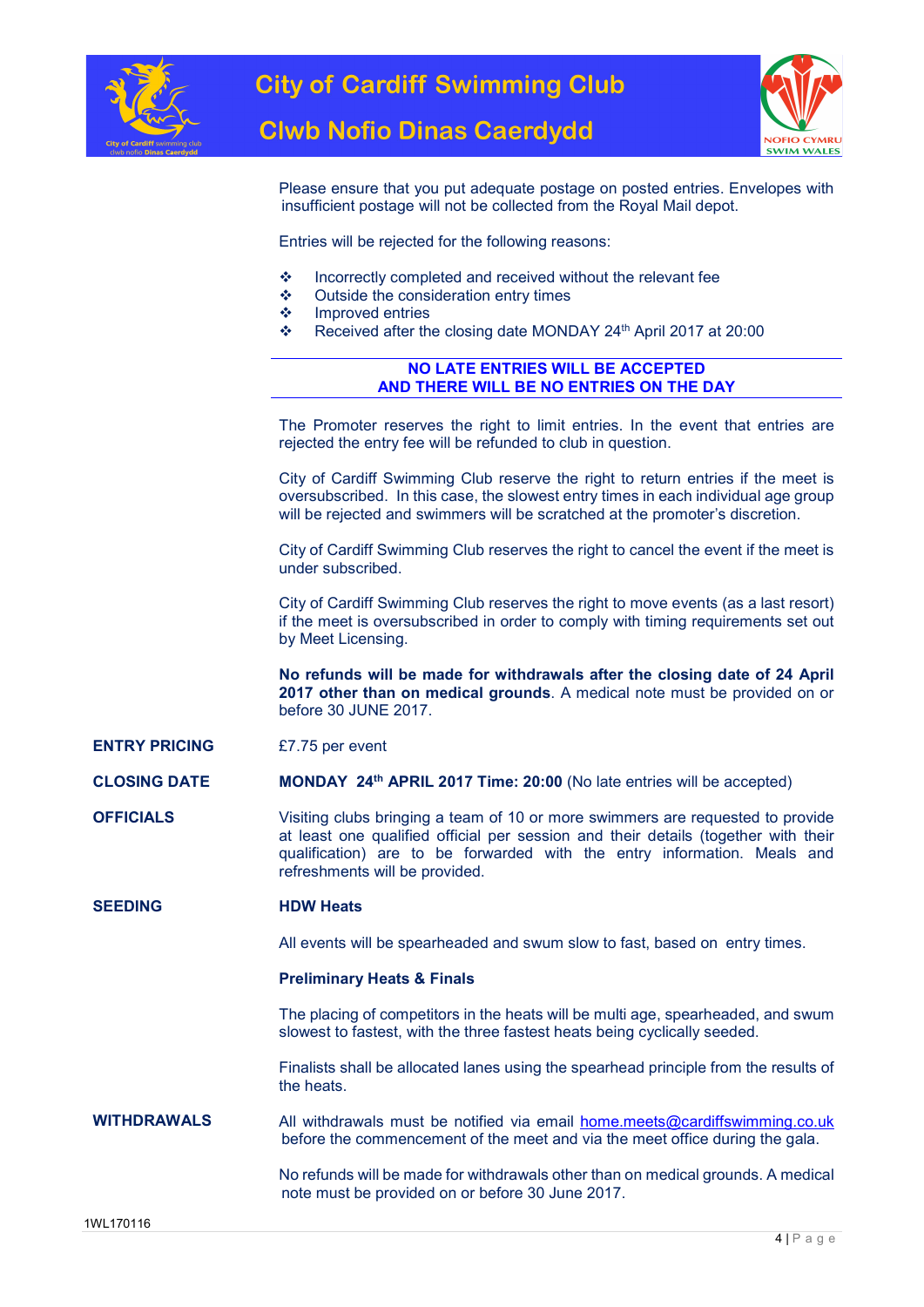

**Clwb Nofio Dinas Caerdydd** 



Any swimmer wishing to withdraw from a final must do so by completing a withdrawal form (available from the meet office) and submitting it to the meet office within 15 minutes of the last swim in the heat session.

#### POOLSIDE PASSES These are required for all coaches, chaperones & team managers.

Passes must be purchased in advance of the Meet and will be required to be worn at all times to gain access to and whilst on poolside.

£15.00 per individual coach poolside pass. £40.00 per multi poolside pass for up to 4 team managers, chaperones & coaches.

A maximum of 5 "Club Staff" will be permitted poolside.

Passes will only be issued on receipt of Swim Wales/ASA registration number, a DBS number and a passport photo. Multi passes must contain info/picture for each person.

All coaches, chaperones and team managers must conform to the ASA child protection procedures and complete the form in the Meet Pack

Swim Wales passes may be used for identification. However, a poolside pass must still be purchased.

#### THERE IS NO ACCESS TO POOLSIDE FOR ANYONE WITHOUT A POOL PASS. PASSES MUST BE PURCHASED IN ADVANCE, NOT ON THE DAY.

**SESSION TIMES** Session timing will be finalised once all entries have been processed and swimmers/clubs will be notified accordingly.

> Please note that it is the swimmers` responsibility to present themselves ready to swim, to the Marshalling Area prior to the start of their event.

SIGNING IN SHEETS Sign in sheets will be used for 800m and 1500m events.

Swimmers must sign in to confirm that they are swimming, **before the start of the** warm up. FOR THE AVOIDANCE OF DOUBT THIS MEANS BEFORE the start of the warm up in Session 2 on Friday for the 1500m and session 5 on **Saturday for the 800m.** Failure to do so will mean the swimmer is removed from the event and their entry fee is forfeited.

#### A £15 FINE will be imposed to any signed in swimmer if they are a No Show

- STARTS Over the top starts will be used wherever possible.
- ELECTRONICS Omega electronic timing system with electronic display.
- SPECTATOR ENTRY E15.00 for a whole meet pass £6.50 for a day pass £3.50 per session

Full Weekend progamme £5.00

WARM DOWN POOL There may be a warm down pool available in the morning sessions of the meet for swimmers to use after their events. Timings will be confirmed with Parkwood.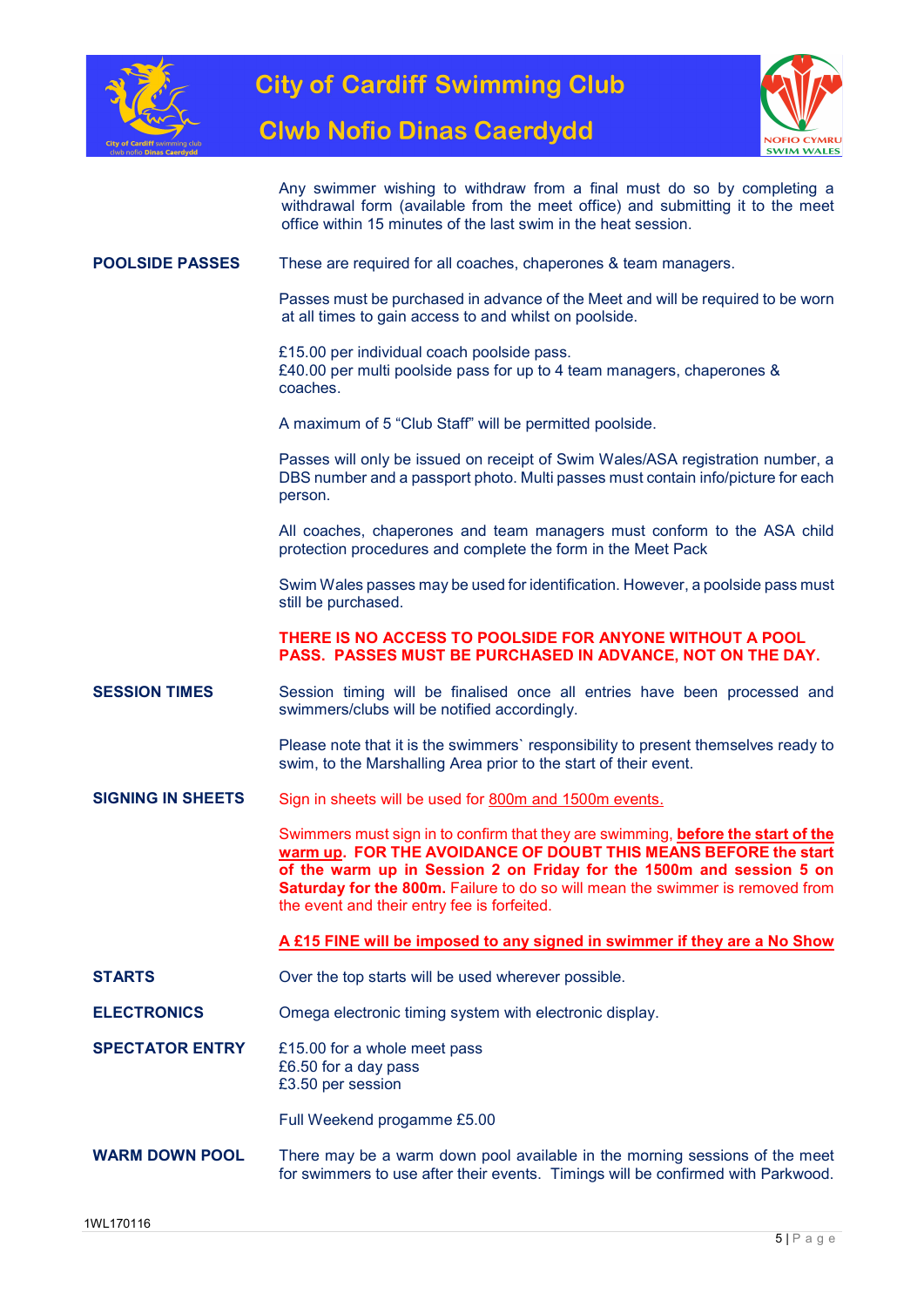

## **Clwb Nofio Dinas Caerdydd**



### PROGRAMME OF EVENTS

| <b>SESSION 1 FRIDAY</b>      |        |                   |                              |                         |                     |  |  |
|------------------------------|--------|-------------------|------------------------------|-------------------------|---------------------|--|--|
|                              |        |                   |                              | <b>SESSION 2 FRIDAY</b> |                     |  |  |
| <b>Warm up and Start TBC</b> |        |                   | <b>Warm up and Start TBC</b> |                         |                     |  |  |
| 101 Heats                    | Male   | 100m Breaststroke | 201 Heats                    | Male                    | 50m Freestyle       |  |  |
| 102 Heats                    | Female | 200m Butterfly    | 202 Heats                    | Female                  | 50m Butterfly       |  |  |
| 103 Heats                    | Male   | 200m Freestyle    | 203 Heats                    | Male                    | 200m Backstroke     |  |  |
| 104 Heats                    | Female | 100m Freestyle    | 204 Heats                    | Female                  | 100m Backstroke     |  |  |
| 105 Heats                    | Male   | 50m Backstroke    | <b>205 HDW</b>               | Male                    | 1500m Freestyle     |  |  |
| 106 Heats                    | Female | 50m Breaststroke  | 206 HDW                      | Female                  | 400 <sub>m</sub> IM |  |  |
|                              |        |                   |                              |                         |                     |  |  |

| <b>SESSION 3 FRIDAY FINALS</b><br><b>Warm up and Start TBC</b> |        |                   |            |        |                  |
|----------------------------------------------------------------|--------|-------------------|------------|--------|------------------|
| 101 FINALS                                                     | Male   | 100m Breaststroke | 106 FINALS | Female | 50m Breaststroke |
| 102 FINALS                                                     | Female | 200m Butterfly    | 201 FINALS | Male   | 50m Freestyle    |
| 103 FINALS                                                     | Male   | 200m Freestyle    | 202 FINALS | Female | 50m Butterfly    |
| 104 FINALS                                                     | Female | 100m Freestyle    | 203 FINALS | Male   | 200m Backstroke  |
| 105 FINALS                                                     | Male   | 50m Backstroke    | 204 FINALS | Female | 100m Backstroke  |

| <b>SESSION 4 SATURDAY</b><br><b>Warm up and Start TBC</b> |        |                   |           | <b>SESSION 5 SATURDAY</b><br><b>Warm up and Start TBC</b> |                |  |
|-----------------------------------------------------------|--------|-------------------|-----------|-----------------------------------------------------------|----------------|--|
| 401 Heats                                                 | Female | 100m Breaststroke | 501 Heats | Female                                                    | 50m Freestyle  |  |
| 402 Heats                                                 | Male   | 200m Butterfly    | 502 Heats | Male                                                      | 50m Butterfly  |  |
| 403 Heats                                                 | Female | 200m Freestyle    | 503 Heats | Female                                                    | 100m Butterfly |  |
| 404 Heats                                                 | Male   | 100m Backstroke   | 504 Heats | Male                                                      | 100m Freestyle |  |
| 405 Heats                                                 | Female | 50m Backstroke    | 505 HDW   | Female                                                    | 800m Freestyle |  |
| 406 Heats                                                 | Male   | 50m Breaststroke  | 506 HDW   | Male                                                      | 400m IM        |  |
|                                                           |        |                   |           |                                                           |                |  |

| <b>SESSION 6 SATURDAY FINALS</b><br><b>Warm up and Start TBC</b> |        |                   |            |        |                  |  |  |  |
|------------------------------------------------------------------|--------|-------------------|------------|--------|------------------|--|--|--|
| 401 FINALS                                                       | Female | 100m Breaststroke | 406 FINALS | Male   | 50m Breaststroke |  |  |  |
| 402 FINALS                                                       | Male   | 200m Butterfly    | 501 FINALS | Female | 50m Freestyle    |  |  |  |
| 403 FINALS                                                       | Female | 200m Freestyle    | 502 FINALS | Male   | 50m Butterfly    |  |  |  |
| 404 FINALS                                                       | Male   | 100m Backstroke   | 503 FINALS | Female | 100m Butterfly   |  |  |  |
| 405 FINALS                                                       | Female | 50m Backstroke    | 504 FINALS | Male   | 100m Freestyle   |  |  |  |
|                                                                  |        |                   |            |        |                  |  |  |  |

| <b>SESSION 7 SUNDAY</b><br><b>Warm up and Start TBC</b> |        |                     |           | <b>SESSION 8 SUNDAY</b><br><b>Warm up and Start TBC</b> |                 |  |  |  |
|---------------------------------------------------------|--------|---------------------|-----------|---------------------------------------------------------|-----------------|--|--|--|
| 701 Heats                                               | Female | 200m Breaststroke   | 801 Heats | Female                                                  | 200m Backstroke |  |  |  |
| 702 Heats                                               | Male   | 200m Breaststroke   | 802 Heats | Male                                                    | 100m Butterfly  |  |  |  |
| 703 Heats                                               | Female | 200 <sub>m</sub> IM | 803 HDW   | Female                                                  | 400m Freestyle  |  |  |  |
| 704 Heats                                               | Male   | 200 <sub>m</sub> IM | 804 HDW   | Male                                                    | 400m Freestyle  |  |  |  |
|                                                         |        |                     |           |                                                         |                 |  |  |  |
| <b>SESSION 9 SUNDAY FINALS</b>                          |        |                     |           |                                                         |                 |  |  |  |

| <b>Warm up and Start TBC</b> |               |                   |            |               |                 |
|------------------------------|---------------|-------------------|------------|---------------|-----------------|
| 701 FINALS                   | <b>Female</b> | 200m Breaststroke | 704 FINALS | Male          | $200m$ IM       |
| 702 FINALS                   | Male          | 200m Breaststroke | 801 FINALS | <b>Female</b> | 200m Backstroke |
| 703 FINALS                   | <b>Female</b> | $200m$ IM         | 802 FINALS | Male          | 100m Butterfly  |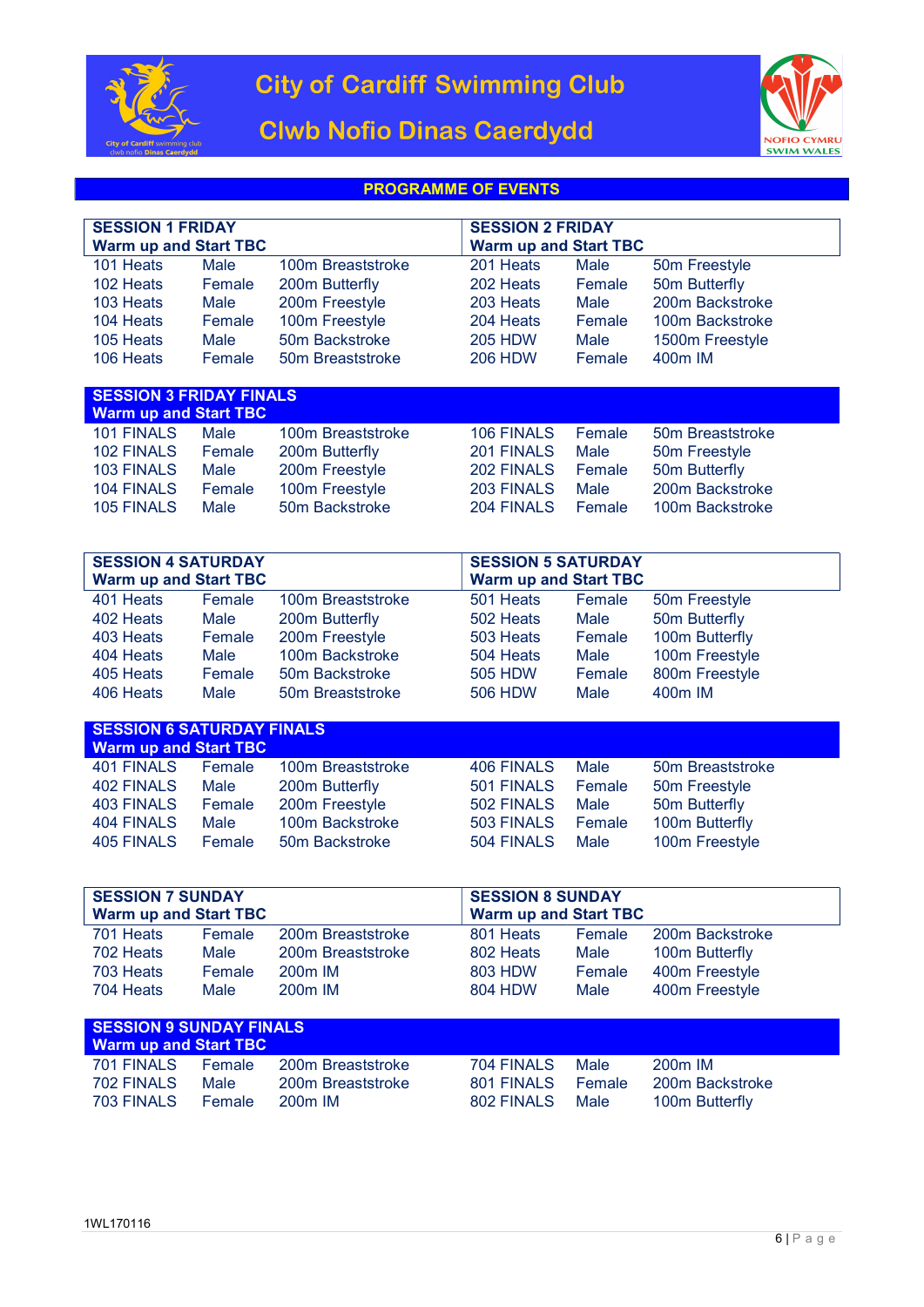





### MEET RESULTS City of Cardiff Swimming Club will be running a live results service throughout the meet, and live results will also be available on Hy-Tek's 'Meet Mobile' app, for iPhone and iPad. Please note that Hytek are now charging for Results.

The Meet results will be posted on the City of Cardiff Swimming Club website within 72 hours of the Meet closing. Results will also be passed to Swim Wales and ASA for their reference and inclusion in rankings.

For clubs using Hy-Tek, a complete electronic copy of the Meet results can be obtained following the Meet. For all other clubs a PDF copy of the Meet results can be obtained following the Meet. Any Clubs wishing to use this service should provide their e-mail details to the Meet Office during or prior to the Meet.

**CAR PARKING** Car parking places are provided close to the Cardiff International Pool and details will be confirmed in due course.

REFRESHMENTS The Café, which provides a catering facility serving refreshments for swimmers, spectators and coaches, will operate throughout this Meet.

> The Café only accepts cash, no cheques or cards. Refreshments may not be taken onto the poolside. There are also local facilities located near Cardiff International Pool.

HEALTH & SAFETY All swimmers, officials, volunteers, spectators, and visitors are required, at all times, to abide by the rules set out in the Pool Operating Procedures and Normal Operating Procedures & Emergency Action Plan for Cardiff International Pool.

> No outdoors shoes to be worn on the poolside. Suitable footwear must be worn outside the pool area (including the balcony area) and particularly when moving around and climbing the steps in the competitors' area.

> For safety and security reasons, the wearing of jewellery is not permitted while in the water during warm-ups / swim-downs and / or competition. This includes watches, necklaces, chains, bangles, wrist bands, earrings (except studs), and rings (except wedding bands).

> City of Cardiff Swimming Club will not be responsible for any jewellery brought to events and will not be liable if such jewellery is lost or damaged.

> The front four rows of the spectator area are reserved for swimmers and coaches only seated in their clubs. Swimmers are asked not to enter the spectator's area or balcony/foyer whilst they are competing.

> If you are unable to execute a competent racing dive do not use the starting blocks at any time during this swim meet.

> A competent racing dive is defined as in the ASA Competitive start award; each swimmer is required to hold one of these. It is the Coach and/or Team Managers responsibility to ensure that this is the case for all swimmers intending to execute a racing dive.

> No swimmer should topple into the water in the event of a false or faulty start - a proper shallow dive must be performed. It is the responsibility of the swimmer and/or parent to declare to the referee any disability or medical condition that could present a health or safety risk.

> If such a disability or medical condition exists swimmers must produce a medical certificate confirming that their participation presents no health or safety problems.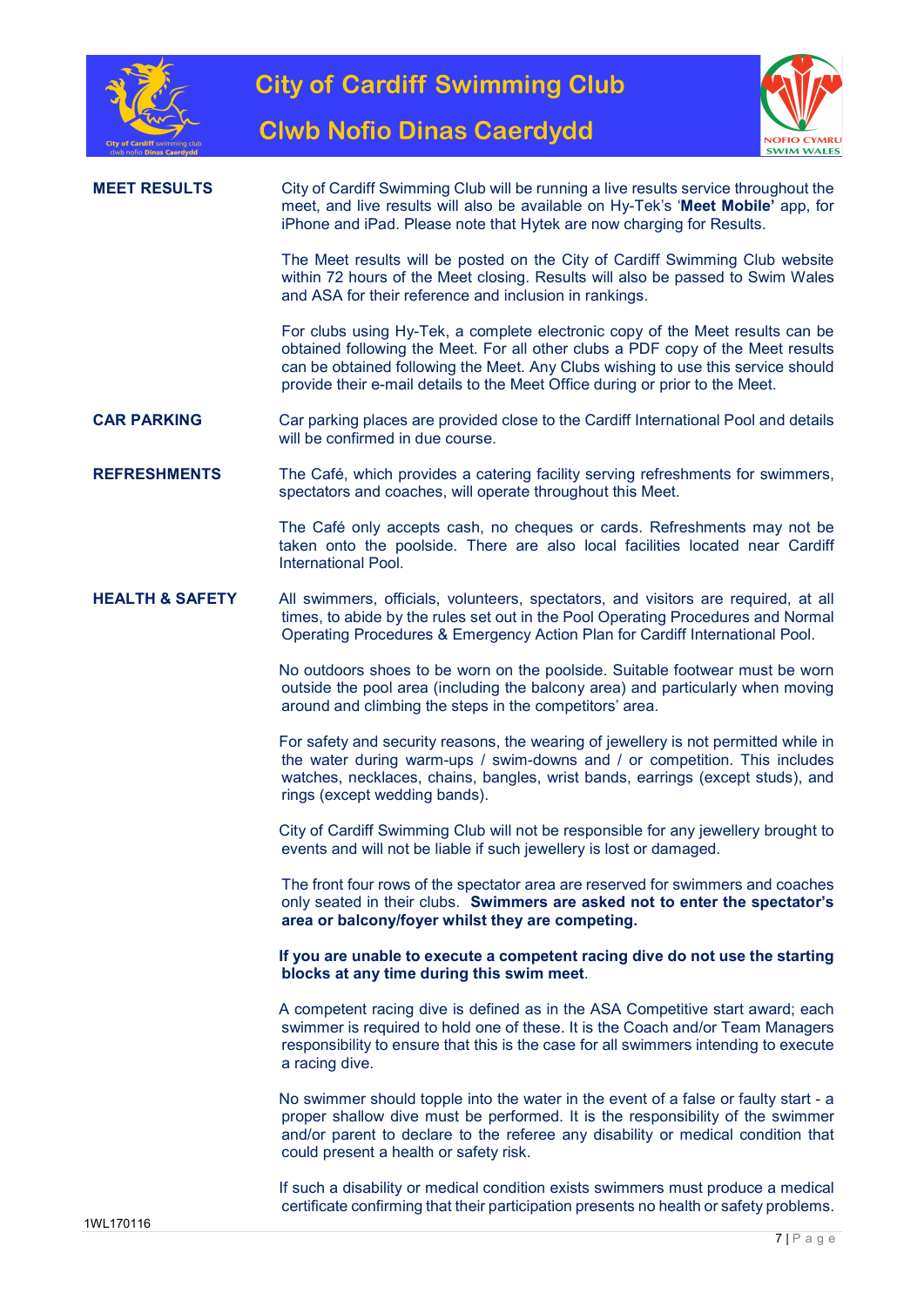



**Clwb Nofio Dinas Caerdydd** 

| clwb notio <b>Dinas Caerdvdc</b> | <b>SWIM WALES</b>                                                                                                                                                                                                                                                                                                                                                                                                                   |
|----------------------------------|-------------------------------------------------------------------------------------------------------------------------------------------------------------------------------------------------------------------------------------------------------------------------------------------------------------------------------------------------------------------------------------------------------------------------------------|
| <b>CONDUCT</b>                   | Behavior becomes "unacceptable" when it is considered "offensive" to others; this<br>includes, but is not limited to, the following:                                                                                                                                                                                                                                                                                                |
|                                  | theft, willful damage to property and or equipment, acts of vandalism, abuse of<br>alcohol and or drugs, bullying, offensive language, aggressive/violent acts,<br>threatening behavior, all breaches of safety practices, failure to comply with<br>instructions/directions, actions that bring the sport of swimming into disrepute                                                                                               |
|                                  | Unacceptable behavior will not be tolerated in any circumstances, and all such<br>occurrences will be referred to the Meet Director and Referee and could result in<br>removal from the competition.                                                                                                                                                                                                                                |
| <b>DATA PROTECTION</b>           | Entries and results for this Meet will be held on computer. As required by the<br>Data Protection Act 1998, submission of entries implies consent to the holding of<br>personal information on computer.                                                                                                                                                                                                                            |
|                                  | These details may be made public before, during or after the Meet.                                                                                                                                                                                                                                                                                                                                                                  |
| <b>SWIM SHOP</b>                 | A Swim Shop will be in operation throughout the Meet.                                                                                                                                                                                                                                                                                                                                                                               |
| <b>CAMERA USE</b>                | The use of all photographic equipment is controlled at this Meet.                                                                                                                                                                                                                                                                                                                                                                   |
|                                  | NO FLASH photography is permitted.                                                                                                                                                                                                                                                                                                                                                                                                  |
|                                  | It is a mandatory requirement of the Meet licence that all persons - including<br>competitors, officials, volunteers and spectators wishing to engage in any kind of<br>photographic activity including video, zoom, close range photography, irrespective<br>of the nature of the device/equipment used for taking/recording such images must<br>register their details with the event management in advance of taking any images. |
|                                  | Such equipment should not be used without a pass. This includes, but is not<br>limited to: Still/Cine/Video camera, camera enabled PDA's, camera/video enabled<br>mobile phones and iPads/tablets                                                                                                                                                                                                                                   |
|                                  | Passes can be obtained (free of charge) at the spectator entrance desk upon<br>photographic proof of identity (e.g. driving licence), and must remain attached<br>to the equipment whilst within the Spectator Area.                                                                                                                                                                                                                |
|                                  | Equipment being used without a pass will be removed. The records of camera use<br>will be retained by City of Cardiff Swimming Club.                                                                                                                                                                                                                                                                                                |
| <b>MOBILE PHONES</b>             | Swimmers, parents and coaches are reminded that the use of mobile phones is<br>not allowed inside the Cardiff International Pool building. This policy is actively<br>enforced and all visitors and swimmers are asked to comply.                                                                                                                                                                                                   |
| <b>ACCOMMODATION</b>             | A range of hotels which can be booked on line are available in and around Cardiff.                                                                                                                                                                                                                                                                                                                                                  |
|                                  | To reserve accommodation online visit                                                                                                                                                                                                                                                                                                                                                                                               |
|                                  | www.visitcardiff.com/Accommodation-in-Cardiff                                                                                                                                                                                                                                                                                                                                                                                       |
| <b>GENERAL</b>                   | Any point not covered by these rules will be at the discretion of the organisers.<br>Depending upon the situation, the Referees decision will be final.                                                                                                                                                                                                                                                                             |
| <b>APPEALS</b>                   | Any appeals must be submitted in accordance with FINA procedures and will be<br>handled appropriately by the Meet Director and Referees.                                                                                                                                                                                                                                                                                            |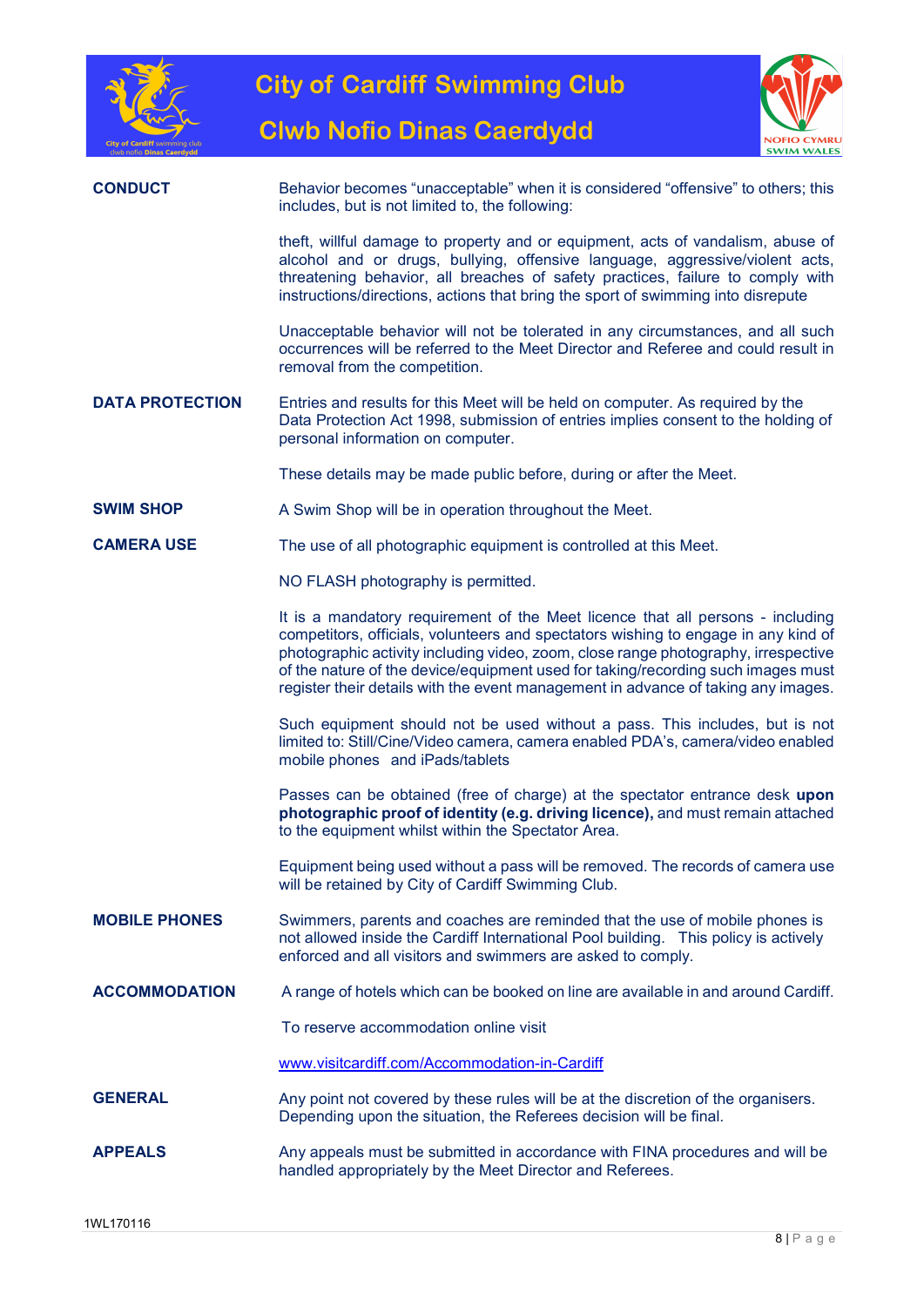



Cardiff International Pool, Cardiff 26 27 28 May 2017 LICENCE NUMBER 1WL170116 (Under FINA Technical Rules and Swim Wales Laws)

### LONG COURSE QUALIFYING TIMES & CONSIDERATION TIMES

| <b>FEMALE</b>       |                                      |          |          |          |          |          |          |                      |
|---------------------|--------------------------------------|----------|----------|----------|----------|----------|----------|----------------------|
| <b>AGE</b>          |                                      | 11       | 12       | 13       | 14       | 15       | 16       | <b>17 &amp; over</b> |
| <b>50m</b>          | QT                                   | 37.30    | 35.40    | 34.00    | 32.90    | 32.20    | 31.90    | 31.80                |
| <b>Freestyle</b>    | CT                                   | 39.30    | 37.40    | 36.00    | 34.90    | 34.20    | 33.90    | 33.80                |
| <b>100m</b>         | QT                                   | 1:19.30  | 1:15.20  | 1:12.70  | 1:10.70  | 1:09.60  | 1:08.80  | 1:08.10              |
| <b>Freestyle</b>    | CT                                   | 1:23.30  | 1:19.20  | 1:16.70  | 1:14.70  | 1:13.60  | 1:12.80  | 1:12.10              |
| <b>200m</b>         | $\overline{\mathsf{QT}}$             | 2:51.30  | 2:42.50  | 2:36.20  | 2:32.10  | 2:29.10  | 2:27.50  | 2:25.80              |
| <b>Freestyle</b>    | CT                                   | 2:57.30  | 2:48.50  | 2:42.20  | 2:38.10  | 2:35.10  | 2:33.50  | 2:31.80              |
| 400m                | $\overline{\mathsf{QT}}$             | 5:56.40  | 5:38.80  | 5:26.30  | 5:18.00  | 5:12.80  | 5:09.20  | 5:06.30              |
| <b>Freestyle</b>    | <b>CT</b>                            | 6:04.40  | 5:46.80  | 5:34.30  | 5:26.00  | 5:20.80  | 5:17.20  | 5:14.30              |
| 800m                | QT                                   | 12:19.60 | 11:39.00 | 11:10.80 | 10:56.00 | 10:45.50 | 10:36.00 | 10:35.10             |
| <b>Freestyle</b>    | CT                                   | 12:35.60 | 11:55.00 | 11:26.80 | 11:12.00 | 11:01.50 | 10:52.00 | 10:51.10             |
| <b>50m</b>          | $\overline{\mathsf{Q}^{\mathsf{T}}}$ | 47.80    | 45.00    | 43.10    | 41.50    | 40.60    | 40.10    | 39.80                |
| <b>Breaststroke</b> | CT                                   | 49.80    | 47.00    | 45.10    | 43.50    | 42.60    | 42.10    | 41.80                |
| <b>100m</b>         | QT                                   | 1:41.60  | 1:35.20  | 1:30.80  | 1:28.50  | 1:27.50  | 1:26.10  | 1:25.20              |
| <b>Breaststroke</b> | CT                                   | 1:45.60  | 1:39.20  | 1:34.80  | 1:32.50  | 1:31.50  | 1:30.10  | 1:29.20              |
| 200 <sub>m</sub>    | QT                                   | 3:36.60  | 3:24.90  | 3:15.50  | 3:09.50  | 3:06.70  | 3:05.80  | 3:04.00              |
| <b>Breaststroke</b> | <b>CT</b>                            | 3:42.60  | 3:30.90  | 3:21.50  | 3:15.50  | 3:12.70  | 3:11.80  | 3:10.00              |
| <b>50m</b>          | QT                                   | 40.70    | 38.60    | 36.70    | 35.70    | 34.80    | 34.20    | 34.20                |
| <b>Butterfly</b>    | <b>CT</b>                            | 42.70    | 40.60    | 38.70    | 37.70    | 36.80    | 36.20    | 36.20                |
| <b>100m</b>         | QT                                   | 1:27.90  | 1:22.60  | 1:19.10  | 1:17.20  | 1:15.50  | 1:14.80  | 1:14.00              |
| <b>Butterfly</b>    | $\overline{CT}$                      | 1:31.90  | 1:26.60  | 1:23.10  | 1:21.20  | 1:19.50  | 1:18.80  | 1:18.00              |
| <b>200m</b>         | QT                                   | 3:12.60  | 3:01.70  | 2:53.50  | 2:48.00  | 2:45.70  | 2:43.30  | 2:41.30              |
| <b>Butterfly</b>    | $\overline{CT}$                      | 3:18.60  | 3:07.70  | 2:59.50  | 2:54.00  | 2:51.70  | 2:49.30  | 2:47.30              |
| <b>50m</b>          | QT                                   | 43.10    | 40.90    | 39.40    | 38.00    | 37.00    | 36.60    | 36.30                |
| <b>Backstroke</b>   | CT                                   | 45.10    | 42.90    | 41.40    | 40.00    | 39.00    | 38.60    | 38.30                |
| <b>100m</b>         | QT                                   | 1:29.90  | 1:24.50  | 1:21.70  | 1:19.60  | 1:17.90  | 1:17.10  | 1:16.30              |
| <b>Backstroke</b>   | CT                                   | 1:33.90  | 1:28.50  | 1:25.70  | 1:23.60  | 1:21.90  | 1:21.10  | 1:20.30              |
| <b>200m</b>         | $\overline{\mathsf{Q}}$              | 3:11.00  | 3:00.60  | 2:54.30  | 2:49.80  | 2:45.80  | 2:43.90  | 2:42.80              |
| <b>Backstroke</b>   | $\overline{CT}$                      | 3:17.00  | 3:06.60  | 3:00.30  | 2:55.80  | 2:51.80  | 2:49.90  | 2:48.80              |
| 200m I/M            | QT                                   | 3:14.30  | 3:03.30  | 2:56.80  | 2:52.30  | 2:48.90  | 2:46.90  | 2:45.50              |
|                     | $\overline{CT}$                      | 3:20.30  | 3:09.30  | 3:02.80  | 2:58.30  | 2:54.90  | 2:52.90  | 2:51.50              |
| 400m I/M            | QT                                   | 6:47.30  | 6:24.90  | 6:10.60  | 6:02.00  | 5:55.20  | 5:50.80  | 5:48.70              |
|                     | $\overline{\text{CT}}$               | 6:53.30  | 6:30.90  | 6:16.60  | 6:08.00  | 6:01.20  | 5:56.80  | 5:54.70              |

### QT = Qualification Time

CT = Consideration Time

Short Course Times will be converted to Long Course by Hy-Tek Meet Manager Software. The organisers reserve the right to return entries.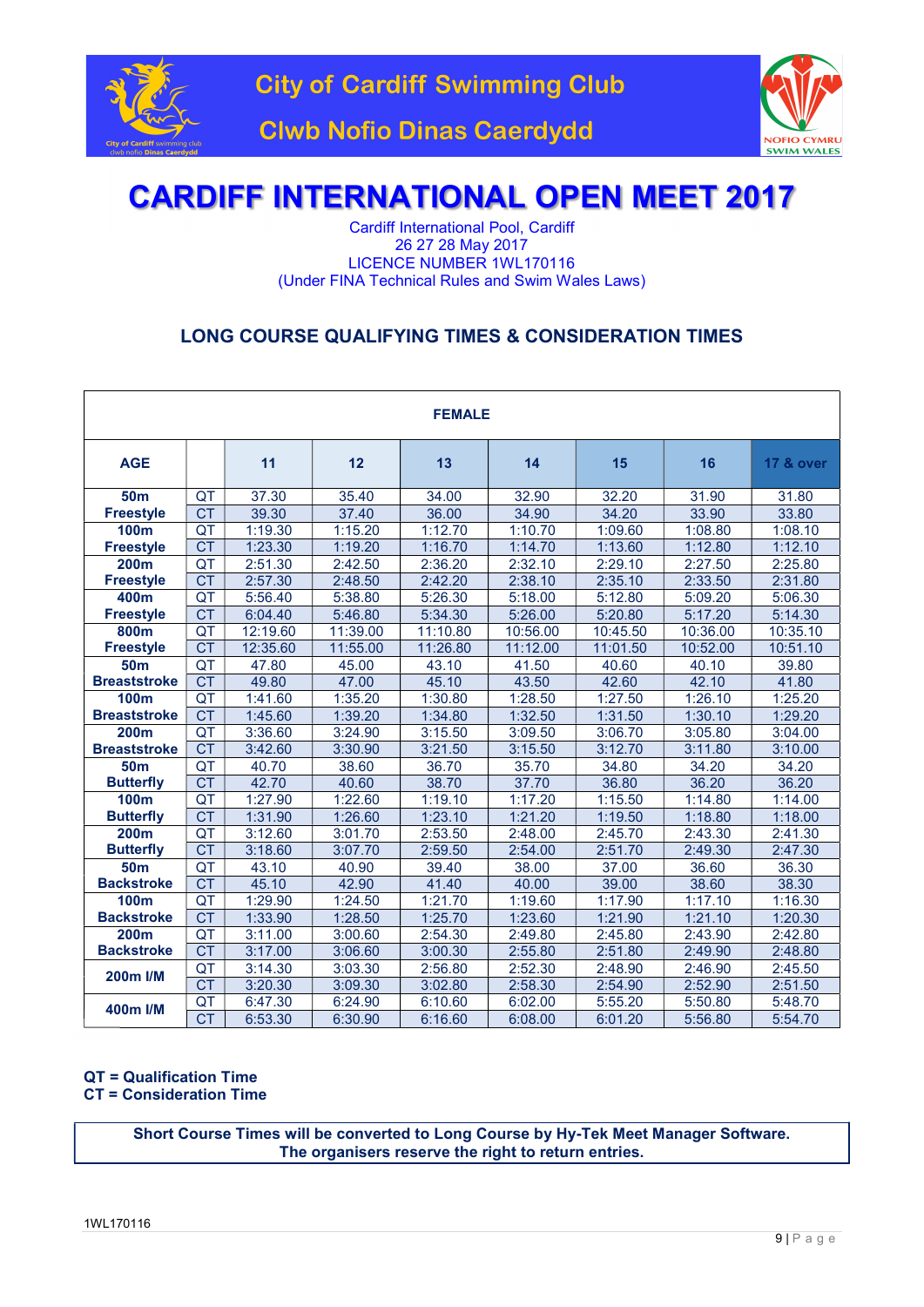



Cardiff International Pool, Cardiff 26 27 28 May 2017 LICENCE NUMBER 1WL170116 (Under FINA Technical Rules and Swim Wales Laws)

### LONG COURSE QUALIFYING TIMES & CONSIDERATION TIMES

| <b>MALE</b>         |                                      |          |          |          |          |          |          |                      |
|---------------------|--------------------------------------|----------|----------|----------|----------|----------|----------|----------------------|
| <b>AGE</b>          |                                      | 11       | 12       | 13       | 14       | 15       | 16       | <b>17 &amp; over</b> |
| 50 <sub>m</sub>     | QT                                   | 37.00    | 34.90    | 33.00    | 31.30    | 29.70    | 28.70    | 28.40                |
| <b>Freestyle</b>    | CT                                   | 39.00    | 36.90    | 35.00    | 33.30    | 31.70    | 30.70    | 30.40                |
| <b>100m</b>         | QT                                   | 1:18.80  | 1:13.70  | 1:09.80  | 1:06.90  | 1:04.40  | 1:02.60  | 1:01.50              |
| <b>Freestyle</b>    | <b>CT</b>                            | 1:22.80  | 1:17.70  | 1:13.80  | 1:10.90  | 1:08.40  | 1:06.60  | 1:05.50              |
| <b>200m</b>         | $\overline{\mathsf{Q}^{\mathsf{T}}}$ | 2:51.30  | 2:40.80  | 2:32.60  | 2:25.60  | 2:20.70  | 2:16.30  | 2:13.70              |
| <b>Freestyle</b>    | CT                                   | 2:57.30  | 2:46.80  | 2:38.60  | 2:31.60  | 2:26.70  | 2:22.30  | 2:19.70              |
| 400m                | $\overline{\mathsf{Q}^{\mathsf{T}}}$ | 5:56.00  | 5:38.10  | 5:21.80  | 5:07.00  | 4:57.60  | 4:49.10  | 4:44.60              |
| <b>Freestyle</b>    | CT                                   | 6:04.00  | 5:46.10  | 5:29.80  | 5:15.00  | 5:05.60  | 4:57.10  | 4:52.60              |
| 1500m               | QT                                   | 24:44.70 | 22:20.50 | 21:16.60 | 20:19.00 | 19:37.10 | 19:07.70 | 18:49.00             |
| <b>Freestyle</b>    | <b>CT</b>                            | 25:16.70 | 22:52.50 | 21:48.60 | 20:51.00 | 20:09.10 | 19:39.70 | 19:21.00             |
| <b>50m</b>          | $\overline{\mathsf{Q}^{\mathsf{T}}}$ | 48.20    | 44.60    | 41.80    | 39.70    | 37.80    | 36.80    | 35.80                |
| <b>Breaststroke</b> | CT                                   | 50.20    | 46.60    | 43.80    | 41.70    | 39.80    | 38.80    | 37.50                |
| <b>100m</b>         | $\overline{\mathsf{QT}}$             | 1:41.50  | 1:34.70  | 1:28.80  | 1:24.60  | 1:21.40  | 1:18.90  | 1:17.00              |
| <b>Breaststroke</b> | <b>CT</b>                            | 1:45.50  | 1:38.70  | 1:32.80  | 1:28.60  | 1:25.40  | 1:22.90  | 1:21.00              |
| 200 <sub>m</sub>    | $\overline{\mathsf{Q}^{\mathsf{T}}}$ | 3:39.10  | 3:25.20  | 3:12.50  | 3:02.50  | 2:55.40  | 2:51.60  | 2:47.00              |
| <b>Breaststroke</b> | CT                                   | 3:45.10  | 3:31.20  | 3:18.50  | 3:08.50  | 3:01.40  | 2:57.60  | 2:53.00              |
| <b>50m</b>          | QT                                   | 40.80    | 38.10    | 35.90    | 34.00    | 32.20    | 31.40    | 30.60                |
| <b>Butterfly</b>    | $\overline{\text{CT}}$               | 42.80    | 40.10    | 37.90    | 36.00    | 34.20    | 33.40    | 32.60                |
| <b>100m</b>         | QT                                   | 1:27.70  | 1:21.50  | 1:16.80  | 1:12.80  | 1:09.80  | 1:07.80  | 1:06.50              |
| <b>Butterfly</b>    | CT                                   | 1:31.70  | 1:25.50  | 1:20.80  | 1:16.80  | 1:13.80  | 1:11.80  | 1:10.50              |
| <b>200m</b>         | $\overline{\mathsf{QT}}$             | 3:12.50  | 2:59.90  | 2:49.90  | 2:40.90  | 2:34.40  | 2:30.40  | 2:27.60              |
| <b>Butterfly</b>    | $\overline{\text{CT}}$               | 3:18.50  | 3:05.90  | 2:55.90  | 2:46.90  | 2:40.40  | 2:36.40  | 2:33.60              |
| <b>50m</b>          | QT                                   | 43.20    | 40.50    | 38.20    | 36.10    | 34.50    | 33.50    | 32.70                |
| <b>Backstroke</b>   | CT                                   | 45.20    | 42.50    | 40.20    | 38.10    | 36.50    | 35.50    | 34.70                |
| <b>100m</b>         | QT                                   | 1:29.80  | 1:24.10  | 1:19.20  | 1:15.00  | 1:12.20  | 1:10.30  | 1:09.30              |
| <b>Backstroke</b>   | $\overline{CT}$                      | 1:33.80  | 1:28.10  | 1:23.20  | 1:19.00  | 1:16.20  | 1:14.30  | 1:13.30              |
| 200m                | QT                                   | 3:12.00  | 3:00.70  | 2:50.30  | 2:42.30  | 2:36.00  | 2:31.40  | 2:28.60              |
| <b>Backstroke</b>   | CT                                   | 3:18.00  | 3:06.70  | 2:56.30  | 2:48.30  | 2:42.00  | 2:37.40  | 2:34.60              |
| 200m I/M            | QT                                   | 3:14.30  | 3:02.80  | 2:52.70  | 2:44.80  | 2:38.40  | 2:33.90  | 2:31.00              |
|                     | <b>CT</b>                            | 3:20.30  | 3:08.80  | 2:58.70  | 2:50.80  | 2:44.40  | 2:39.90  | 2:37.00              |
| 400m I/M            | QT                                   | 6:50.80  | 6:26.70  | 6:06.40  | 5:49.30  | 5:36.20  | 5:27.60  | 5:22.60              |
|                     | CT                                   | 6:56.80  | 6:32.70  | 6:12.40  | 5:55.30  | 5:42.20  | 5:34.60  | 5:28.60              |

### QT = Qualification Time

CT = Consideration Time

Short Course Times will be converted to Long Course by Hy-Tek Meet Manager Software. The organisers reserve the right to return entries.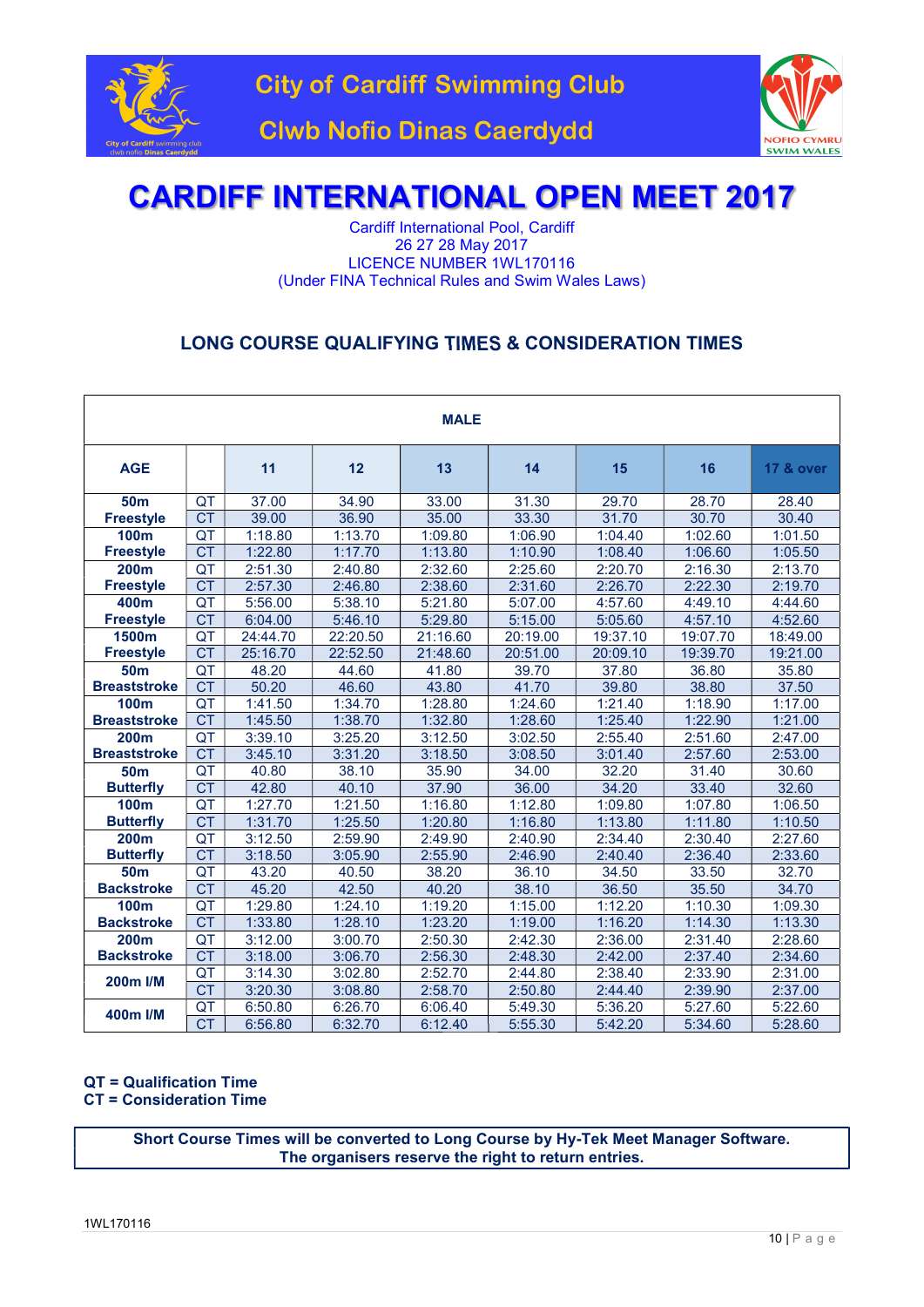



Cardiff International Pool, Cardiff 26 27 28 May 2017 LICENCE NUMBER 1WL170116 (Under FINA Technical Rules and Swim Wales Laws)

### Coaches / Chaperone/Team Manager Pass Application Form

| Name of Club                                                         |                                                 | <b>Club Code</b>                                       |
|----------------------------------------------------------------------|-------------------------------------------------|--------------------------------------------------------|
| Full Name (s)                                                        | 1<br>$\overline{2}$<br>3<br>4<br>$\overline{5}$ |                                                        |
| Position in Club                                                     |                                                 |                                                        |
| <b>ADDRESS</b>                                                       |                                                 |                                                        |
| <b>TEL No./Mobile</b>                                                |                                                 |                                                        |
| E Mail                                                               |                                                 |                                                        |
| <b>Swim Wales</b><br><b>ASA/Scottish Swimming</b><br>Affiliation No. | 1<br>$\overline{2}$<br>3<br>4<br>5              | <b>DBS Number(s):</b><br>$\overline{2}$<br>3<br>4<br>5 |

The above named person is authorised to hold a pass for this club

CLUB SECRETARY.................................................... SIGNED: ..................................................................

Please note only members affiliated to Swim Wales/Scottish Swimming/ASA or a member of a FINA affiliated country will be eligible for a coach's pass.

Only applications with a photograph will be accepted. Could applicants please write their full name on the rear of the photographs.

Please send a BACS transfer in the sum of £15.00/£40.00 dependant on pass requested (or cheque made payable to City of Cardiff Swimming Club) per pass requested.

There will be no access to the poolside without a coach's pass. Passes will be restricted to a maximum of 5 passes per club and are non-transferable.

All completed forms to be returned to Stephen Jones

 18 Nasturtium Way CARDIFF CF23 8SF

EMAIL: home.meets@cardiffswimming.co.uk

CLOSING DATE: Monday 24th April 2017.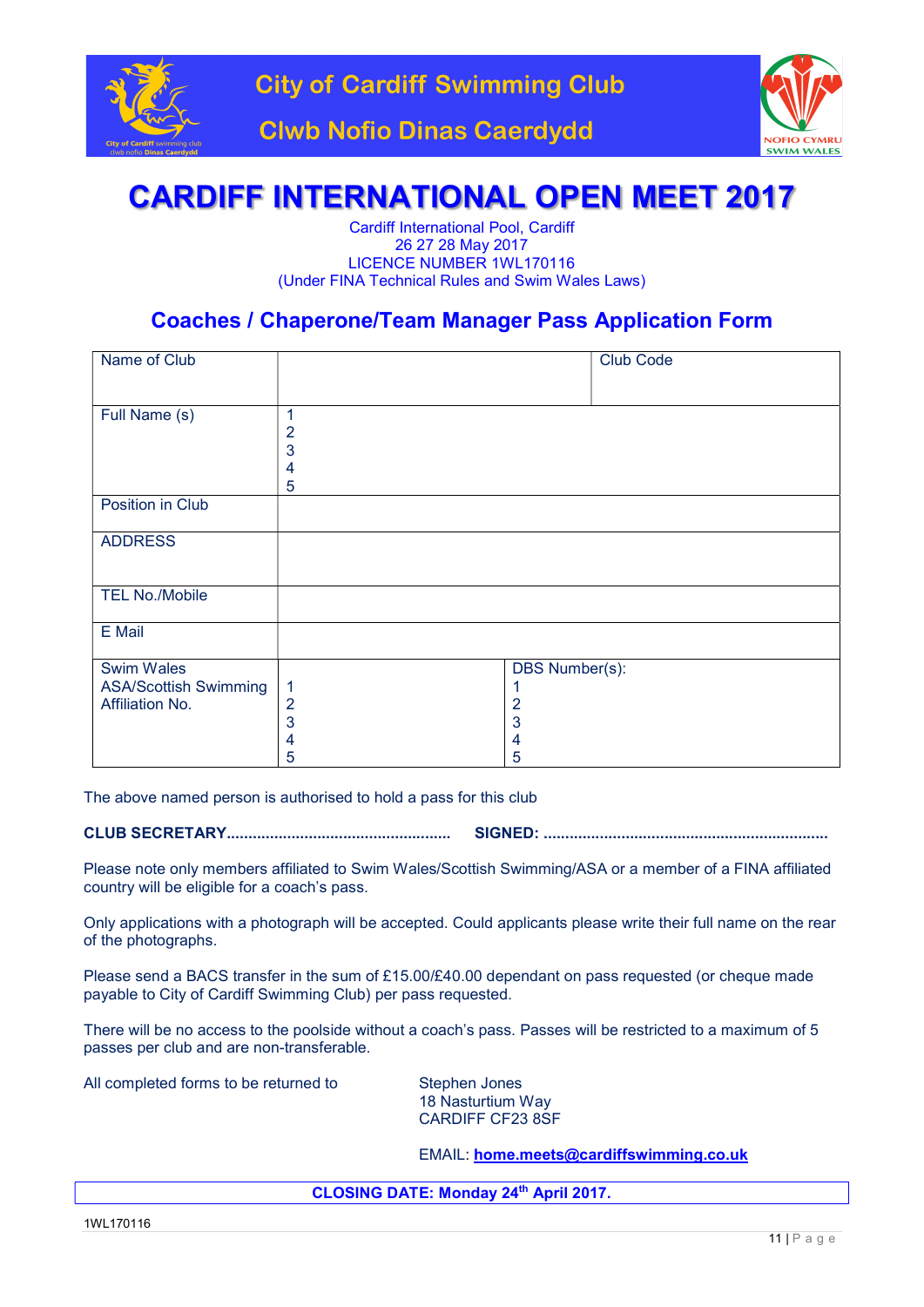



Cardiff International Pool, Cardiff 26 27 28 May 2017 LICENCE NUMBER 1WL170116 (Under FINA Technical Rules and Swim Wales Laws)

### Meet Entry Summary Sheet

This Form must be completed and returned with the Hy-Tek Meet Entry Fee Report and Entry File, unless already emailed to home.meets@cardiffswimming.co.uk

| Name of Club                                                |                                   | <b>Club Code</b>                        |
|-------------------------------------------------------------|-----------------------------------|-----------------------------------------|
| <b>Contact Name</b>                                         |                                   | <b>CLUB BANK DETAILS</b><br><b>Bank</b> |
| <b>Address</b>                                              |                                   | <b>Sort Code</b><br>Account No.         |
| <b>TEL No./Mobile</b>                                       |                                   |                                         |
| E Mail                                                      |                                   |                                         |
| <b>TEAM SIZE</b>                                            |                                   |                                         |
| No. Of Individual<br><b>Entries</b>                         | @ £7.75 per event                 | £                                       |
| No. Of Coaches<br><b>Passes</b>                             | @ £15.00 each<br>@ £40 multi pass | £                                       |
| Total payment made payable to City of Cardiff Swimming Club |                                   |                                         |

It is requested that a single payment via BACS is made for the complete club entry. Details of your Club's bank is to be provided in the box above so we can issue a refund if required.

I declare that only our team members who have reached the standard of the ASA Competitive Start Award will be permitted to start from the poolside. Those who have not will start in the water.

I confirm all the Meet Conditions have been brought to the attention of swimmers, parents/guardians and coaches including the rules regarding photography.

I agree to abide by the conditions laid down by the Meet Management for this event.

Club Secretary Signature ……………………………….....................Date: ....................

Entries, payments and supporting reports, and poolside pass applications should be sent to:

 Stephen Jones 18 Nasturtium Way CARDIFF CF23 8SF

CLOSING DATE: Monday 24th April 2017.